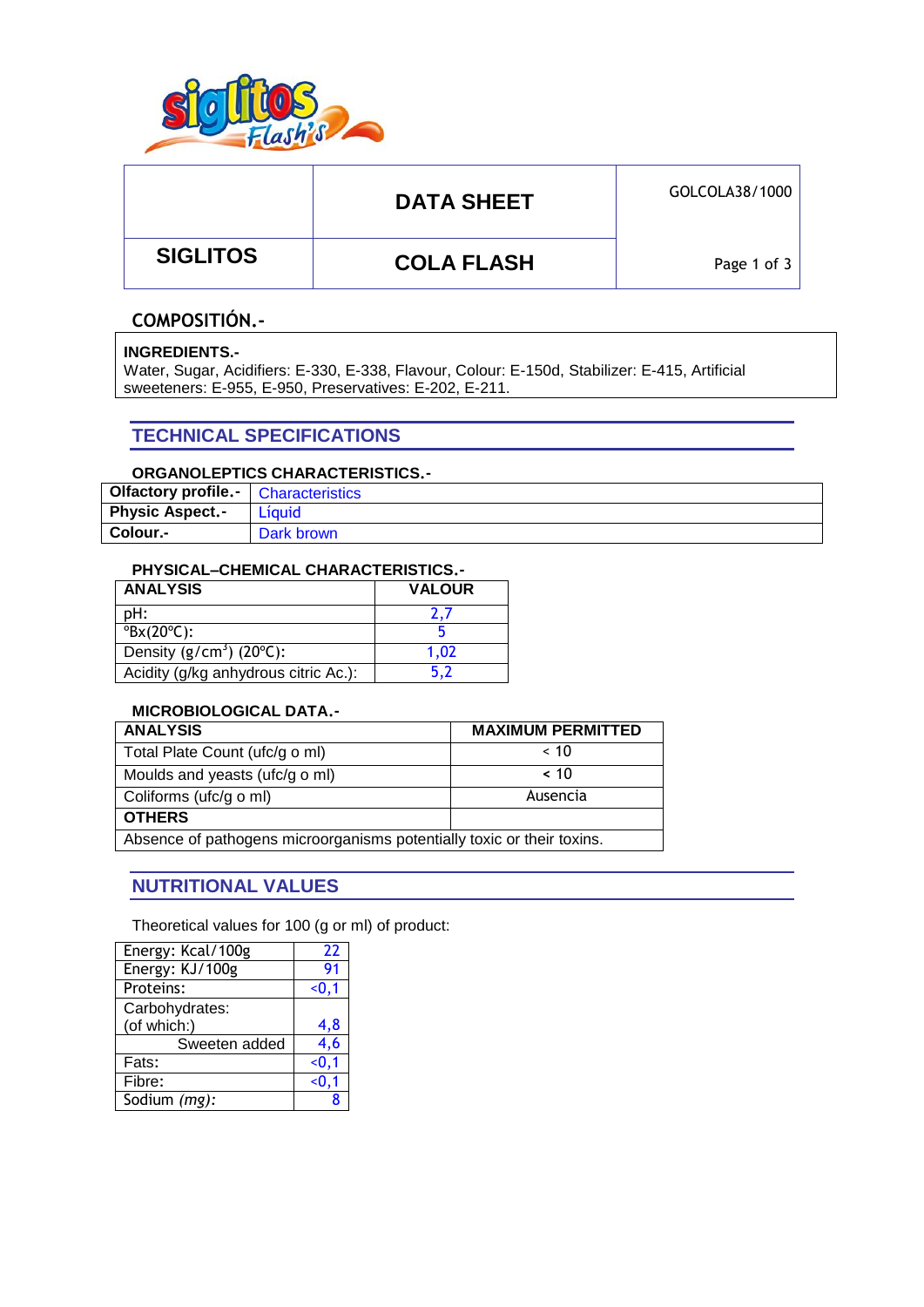

# **DATA SHEET GOLCOLA38/1000**

 **SIGLITOS COLA FLASH**

Page 2 of 3

### **DECLARATION GLUTEN's ABSENCE**

It does not contain gluten, wheat flour, oats, barley or rye and that is toxicologically safe.

#### **GMO DECLARATION**

It does not contain, neither is composed, nor comes from organisms (organisations) genetically modified (for example: maize (corn), soybean, rice,..) and it fulfils the European regulations.

In consequence it is not included in the area of application of the regulation 1829/2003/CE not of the regulation 1830/2003/CE.

### **ALLERGENS DECLARATION**

The present product contains or not the following ingredients recognized as allergens by the Board (Directive) 2000/13/CE and his later modifications relative to the labelling, presentation and advertising of nourishing products:

| <b>INGREDIENT</b>                                                                                                                                                                           | <b>PRESENCE</b> |           | <b>OBSERVATIONS</b> |  |
|---------------------------------------------------------------------------------------------------------------------------------------------------------------------------------------------|-----------------|-----------|---------------------|--|
|                                                                                                                                                                                             | <b>YES</b>      | <b>NO</b> |                     |  |
| Cereals that they contain gluten (it is to say, wheat,<br>rye, barley, oats, espelta, kamut or his (her, your)<br>hybrid varieties) and derivative products.                                |                 | X         |                     |  |
| Crustaceans and products based on crustaceans.                                                                                                                                              |                 | X         |                     |  |
| Eggs and products based on eggs.                                                                                                                                                            |                 | X         |                     |  |
| Fish and products based on fish.                                                                                                                                                            |                 |           |                     |  |
| Mollusc and products based on molluscs.                                                                                                                                                     |                 | X         |                     |  |
| Peanuts and products based on peanuts.                                                                                                                                                      |                 | X         |                     |  |
| Soybean and products based on soybean.                                                                                                                                                      |                 | X         |                     |  |
| Milk and his (her, your) derivatives, included lactose.                                                                                                                                     |                 |           |                     |  |
| Fruits of rind, that is to say, almonds, hazelnuts, nuts<br>of walnut, cashews, pecans, Pará chestnuts,<br>pistachios, nuts of macadamia and nuts of Australia,<br>and derivative products. |                 | χ         |                     |  |
| Lupines and derivative products.                                                                                                                                                            |                 | X         |                     |  |
| Celery and derivative products                                                                                                                                                              |                 |           |                     |  |
| Mustard and derivative products.                                                                                                                                                            |                 |           |                     |  |
| Sesame seeds and products based on sesame seeds.                                                                                                                                            |                 | X         |                     |  |
| Sulphurous anhydride and sulphites (bigger than 10<br>mg/kg expressed in SO2)                                                                                                               |                 | X         |                     |  |